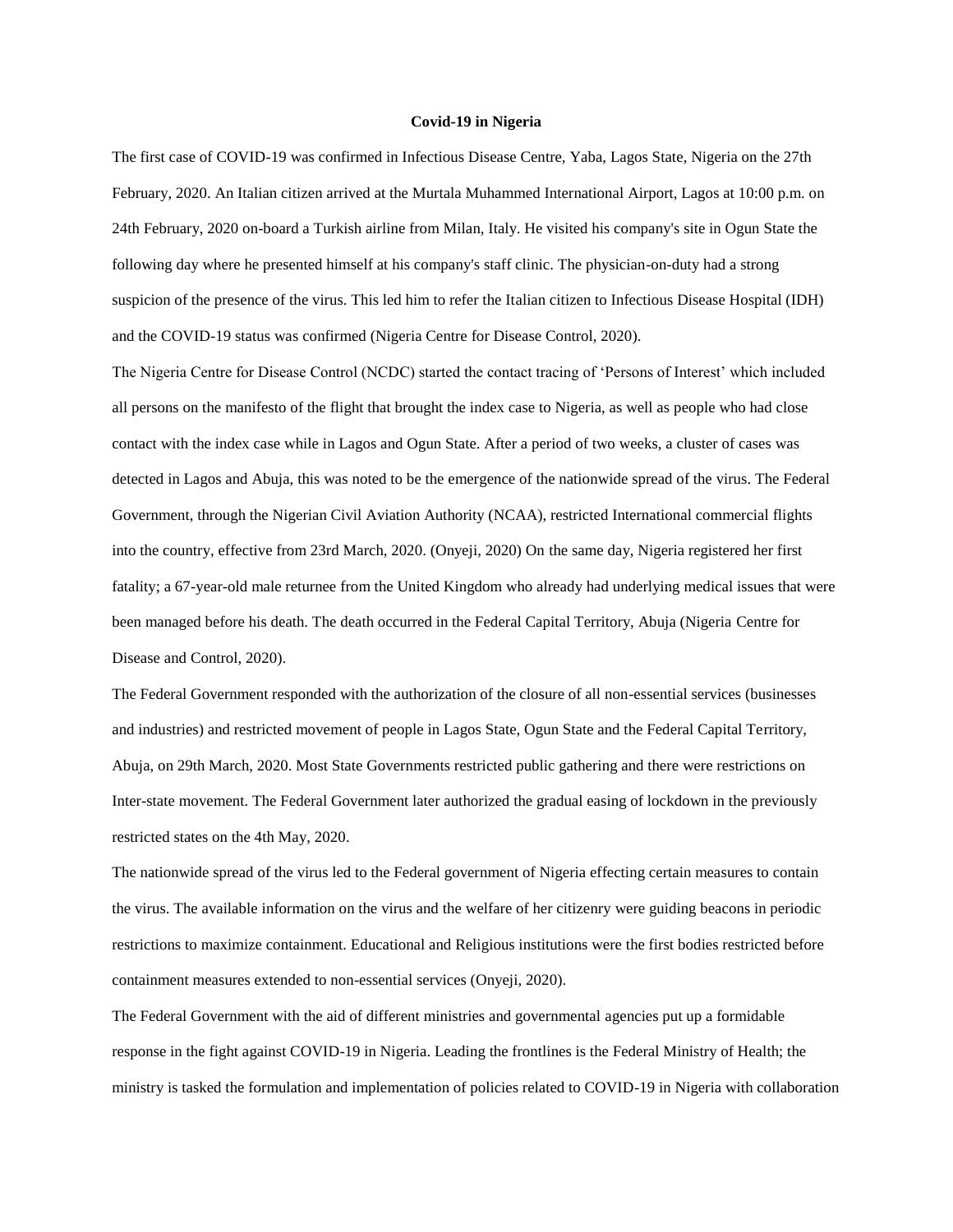with relevant ministries and agencies. The Federal Ministry of Health through its Accreditation Committee are involved with inspection of public and private treatment centers for COVID-19 confirmed cases. Furthermore, the ministry handles the training guidelines and personal protective equipment [PPE] distribution for frontline workers for this novel disease. The ministry is strongly supported by the Presidential Task Force for the Control of the COVID-19 (PTF) and the Nigeria Centre for Disease and Control (NCDC).

President Buhari set up a 12-member task force to champion the battle against COVID-19 in the country. The Task Force is chaired by the Secretary to the Federal government, Mr. Boss Mustapha and Dr. Sani Aliyu is the National Coordinator of the Group (Ameh, 2020). The task force's mandate is to create a workable National Response Plan that would be revised on a daily basis as requirements change. The strategy must follow international best practices while taking into account the local circumstances prevailing in the country. The Task Force has been given six months to fulfil its mandate. (Ailemen, 2020).

Moreover, the Nigeria Centre for Disease and Control has been given the mandate to lead preparedness, diagnosis and response to outbreaks of COVID-19 in Nigeria. The parastatal publishes regular updates on reported cases, discharged cases and deaths related to COVID-19 via its website and social media channels. The mission of the NCDC is to protect Nigerians' health through evidence-based prevention, integrated disease surveillance and response programs, using a single health strategy, driven by research and led by a professional workforce. The initial performances of the various institutions and agencies of the Government showed the ill-preparedness to combat the virus but the subsequent responses have been phenomenal. This is evident in the containment of the ongoing pandemic spread in Nigeria that began February, 2020. Although, the spread potential is yet to be properly estimated, containment strategy has proven quite effective. A major contributor to the spread worldwide was increased travel, modern transport networks made it easy for travelers to transmit the virus, hence, the ban on interstate travel was an appropriate containment measure (AbdulAzeez, 2020).

Due to the nature of the symptoms, only people who have been tested can be easily identified as infected. The test results have shown a rising number of people confirmed to have COVID-19. Though a significant number of people recover from the infection, the greater concern lies with those who are yet to be tested. The ease of transmission coupled the rate of interaction amongst the populace indicates that the confirmed cases are merely a small share of the actual numbers. This is demonstrated by the rate of newly confirmed cases by the day. According to the daily